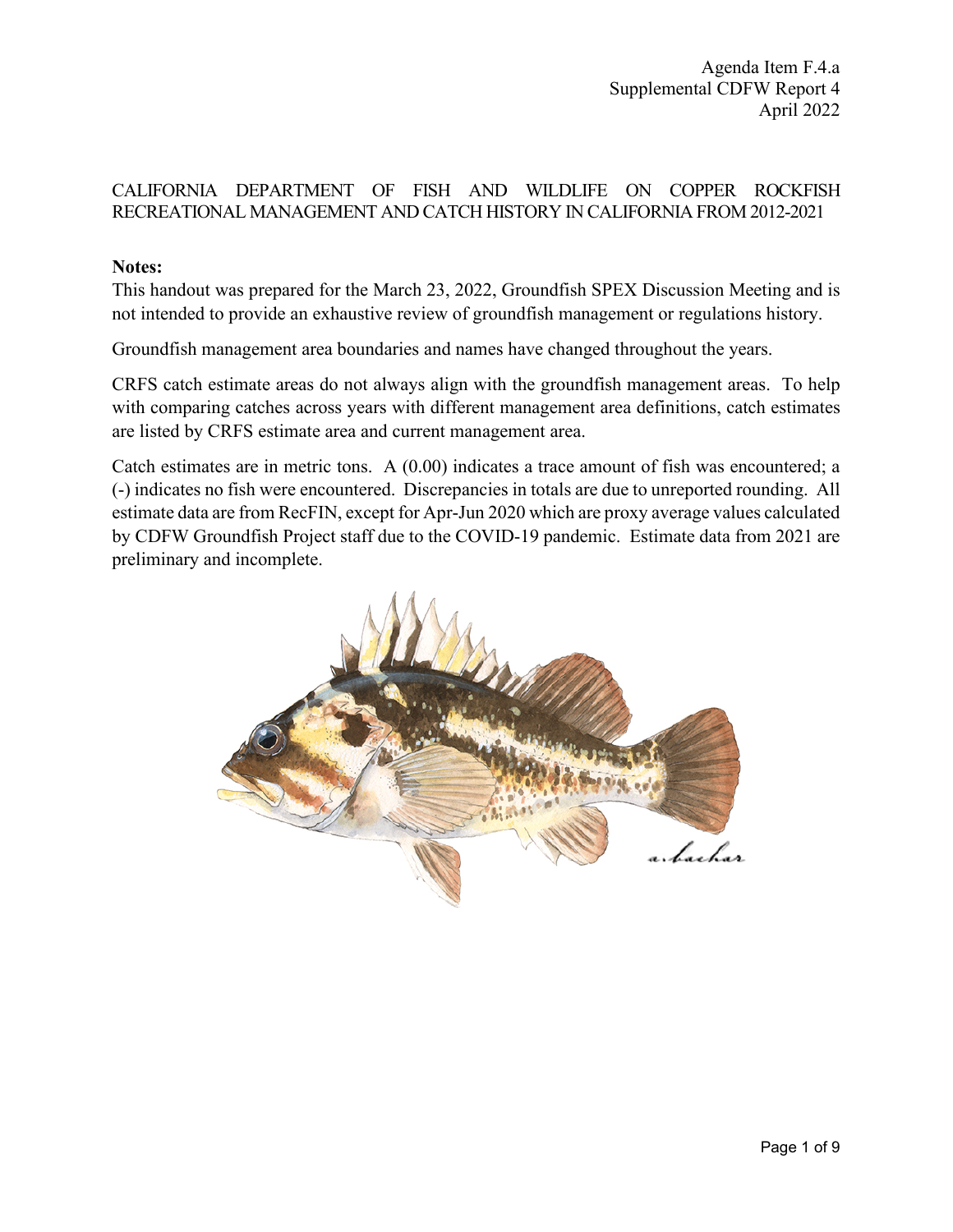# Copper Rockfish - Seasons and Depths

## **2021**

*Season Structure*

**Table 1. Recreational groundfish season dates and depth restrictions by management area for 2021.** 

| Management<br>Area   | Jan | Feb    | Mar    | Apr                                  | May                         | Jun |  | Jul $\vert$ Aug | <b>Sep</b> | Oct | <b>Nov</b> | Dec       |  |
|----------------------|-----|--------|--------|--------------------------------------|-----------------------------|-----|--|-----------------|------------|-----|------------|-----------|--|
| <b>Northern</b>      |     |        | Closed |                                      | All Depth                   |     |  |                 |            |     |            |           |  |
| Mendocino            |     |        | Closed | May $1 - \text{Oct } 31, \leq 30$ fm |                             |     |  |                 |            |     |            | All Depth |  |
| <b>San Francisco</b> |     | Closed |        |                                      | Apr $1 - Dec 31, \le 50$ fm |     |  |                 |            |     |            |           |  |
| Central              |     | Closed |        |                                      |                             |     |  |                 |            |     |            |           |  |
| Southern             |     | Closed |        | Mar $1 - Dec 31, \le 100$ fm         |                             |     |  |                 |            |     |            |           |  |

## *Catch Estimates*

### **Table 2. Copper rockfish catch estimates by estimate and management area and month for 2021.**

| <b>Estimate Area</b> | <b>Current Management</b><br>Area |                          |  |                                                             |  |  |  | Jan   Feb   Mar   Apr   May   Jun   Jul   Aug   Sep   Oct   Nov   Dec   Total |
|----------------------|-----------------------------------|--------------------------|--|-------------------------------------------------------------|--|--|--|-------------------------------------------------------------------------------|
| Northern             | Northern                          |                          |  | $- 0.07 0.00 0.06 0.07 0.64 1.01 0.64 0.40 0.23 0.38 0.02 $ |  |  |  | 3.53                                                                          |
| Mendocino            | Mendocino                         | $\overline{\phantom{a}}$ |  |                                                             |  |  |  | $- 0.84 2.27 2.40 3.97 1.46 0.11 0.91 0.52 12.48 $                            |
| San Francisco        | San Francisco                     | $0.10 \, 0.02$           |  |                                                             |  |  |  | $- 1.19 0.65 1.17 2.08 3.73 3.29 2.86 3.41 3.12 21.61 $                       |
| Central              | Central                           | $\overline{\phantom{a}}$ |  |                                                             |  |  |  | $- 0.07 2.55 2.07 3.08 4.61 5.49 4.58 1.90 1.38 1.40 27.11 $                  |
| Southern             | Southern                          |                          |  |                                                             |  |  |  | $- 0.72 0.49 1.46 1.48 1.15 1.82 2.49 2.13 5.59 1.12 18.46$                   |
|                      |                                   |                          |  |                                                             |  |  |  | Total Estimate 83.18                                                          |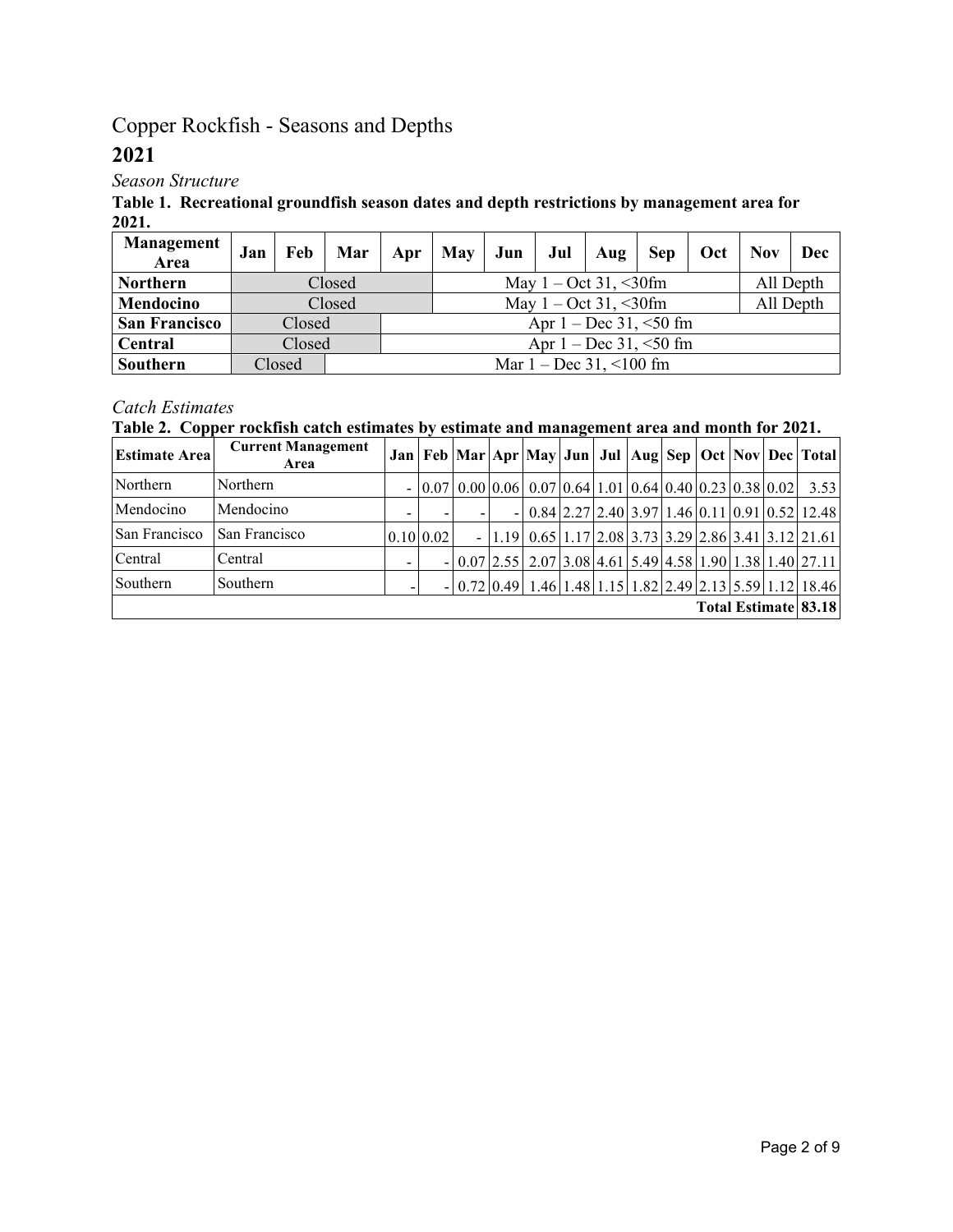#### *Season Structure*

**Table 3. Recreational groundfish season dates and depth restrictions by management area for 2020.** 

| Management<br>Area   | Jan | Feb    | Mar    | Apr | May       | Jun       |  | Jul   $\text{Aug}$ | <b>Sep</b> | Oct | <b>Nov</b> | Dec |
|----------------------|-----|--------|--------|-----|-----------|-----------|--|--------------------|------------|-----|------------|-----|
| <b>Northern</b>      |     |        | Closed |     |           | All Depth |  |                    |            |     |            |     |
| Mendocino            |     |        | Closed |     | All Depth |           |  |                    |            |     |            |     |
| <b>San Francisco</b> |     | Closed |        |     |           |           |  |                    |            |     |            |     |
| Central              |     | Closed |        |     |           |           |  |                    |            |     |            |     |
| Southern             |     | Closed |        |     |           |           |  |                    |            |     |            |     |

#### *Catch Estimates*

**Table 4. Copper rockfish catch estimates by estimate and management area and month for 2020. Due to the COVID-19 pandemic, CRFS catch estimates are not available for April-June. Proxy catch values (***in italics)* **were calculated using the average monthly catch from 2017-2019 and reducing those values to approximate expected reductions to fishing effort during those months**

| <b>Estimate Area</b> | <b>Current Management</b><br>Area |      |                                                                                    |                                                                 |  |  |  | Jan   Feb   Mar   Apr   May   Jun   Jul   Aug   Sep   Oct   Nov   Dec   Total |
|----------------------|-----------------------------------|------|------------------------------------------------------------------------------------|-----------------------------------------------------------------|--|--|--|-------------------------------------------------------------------------------|
| Northern             | Northern                          |      | -                                                                                  | $-  0.43 0.49 1.67 2.31 1.74 0.13 0.08 0.03$                    |  |  |  | 6.87                                                                          |
| Mendocino            | Mendocino                         |      |                                                                                    | $-0.60[0.77]1.50[2.09]1.05[1.10]0.36[0.33]$                     |  |  |  | 7.81                                                                          |
| San Francisco        | San Francisco                     | 0.00 |                                                                                    | $-0.56$ $1.27$ $3.03$ $1.93$ $3.80$ $1.46$ $2.90$ $1.61$ $0.37$ |  |  |  | 16.92                                                                         |
| Central              | Central                           |      | $[0.01] 0.01] 0.02$   1.30   2.72   3.81   6.70   7.40   4.55   4.66   3.37   1.27 |                                                                 |  |  |  | 35.82                                                                         |
| Southern             | Southern                          |      | $[0.00 0.00 6.45 3.10 7.65 8.14 1.34 1.35 0.90 0.92 0.99 1.88]$                    |                                                                 |  |  |  | 32.72                                                                         |
|                      |                                   |      |                                                                                    |                                                                 |  |  |  | Total Estimate 100.14                                                         |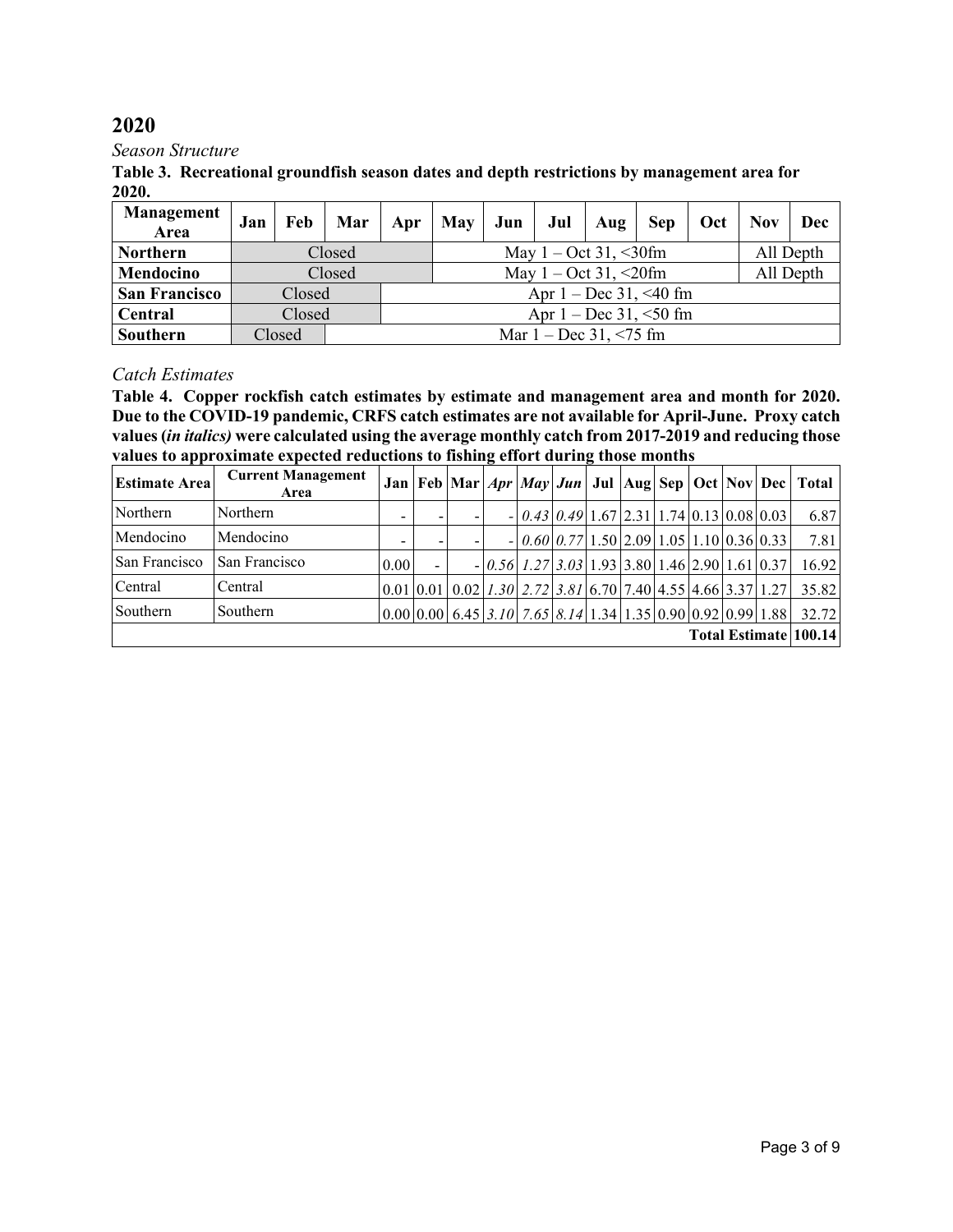#### *Season Structure*

#### **Table 5. Recreational groundfish season dates and depth restrictions by management area for 2019.**

| <b>Management</b><br>Area | Jan | Feb    | Mar    | Apr                         | May       | Jun |  | Jul   Aug | <b>Sep</b> | Oct | <b>Nov</b> | Dec |
|---------------------------|-----|--------|--------|-----------------------------|-----------|-----|--|-----------|------------|-----|------------|-----|
| <b>Northern</b>           |     |        | Closed |                             | All Depth |     |  |           |            |     |            |     |
| Mendocino                 |     |        | Closed |                             | All Depth |     |  |           |            |     |            |     |
| <b>San Francisco</b>      |     | Closed |        |                             |           |     |  |           |            |     |            |     |
| <b>Central</b>            |     | Closed |        |                             |           |     |  |           |            |     |            |     |
| Southern                  |     | Closed |        | Mar $1 - Dec 31, \le 75$ fm |           |     |  |           |            |     |            |     |

## *Catch Estimates*

## **Table 6. Copper rockfish catch estimates by estimate and management area and month for 2019.**

| <b>Estimate Area</b> | <b>Current Management</b><br>Area |   |      |                     |           |               |                                                                                                                                                                  |  |                          | Jan   Feb   Mar   Apr   May   Jun   Jul   Aug   Sep   Oct   Nov   Dec   Total |
|----------------------|-----------------------------------|---|------|---------------------|-----------|---------------|------------------------------------------------------------------------------------------------------------------------------------------------------------------|--|--------------------------|-------------------------------------------------------------------------------|
| Northern             | Northern                          | ۰ | 0.01 | $-10.90$            |           |               | $1.27 1.52 $ $2.56 0.56 0.14 0.50 0.03 $                                                                                                                         |  |                          | 7.49                                                                          |
| Mendocino            | Mendocino                         | - | 0.00 | $-1.42$             | 2.44 1.55 |               | $1.94 \mid 2.00 \mid 1.71 \mid 1.77 \mid 0.24 \mid$                                                                                                              |  |                          | 13.06                                                                         |
| San Francisco        | San Francisco                     | - |      | $-13.31$   2.75     |           | $3.61$   2.69 | 5.42 2.15 2.32 4.54 1.20                                                                                                                                         |  |                          | 27.98                                                                         |
| Central              | Central                           | - |      | $- 0.03 6.94 3.82 $ | 6.39 3.91 |               |                                                                                                                                                                  |  | 5.56 3.60 5.22 6.96 1.88 | 44.30                                                                         |
| Southern             | Southern                          |   |      |                     |           |               | $\left  0.02 \right  0.00 \left  5.02 \right  6.95 \left  9.90 \right  13.61 \left  4.57 \right  17.06 \left  4.70 \right  2.35 \left  6.25 \right  4.53 \left $ |  |                          | 74.94                                                                         |
|                      |                                   |   |      |                     |           |               |                                                                                                                                                                  |  |                          | Total Estimate 167.77                                                         |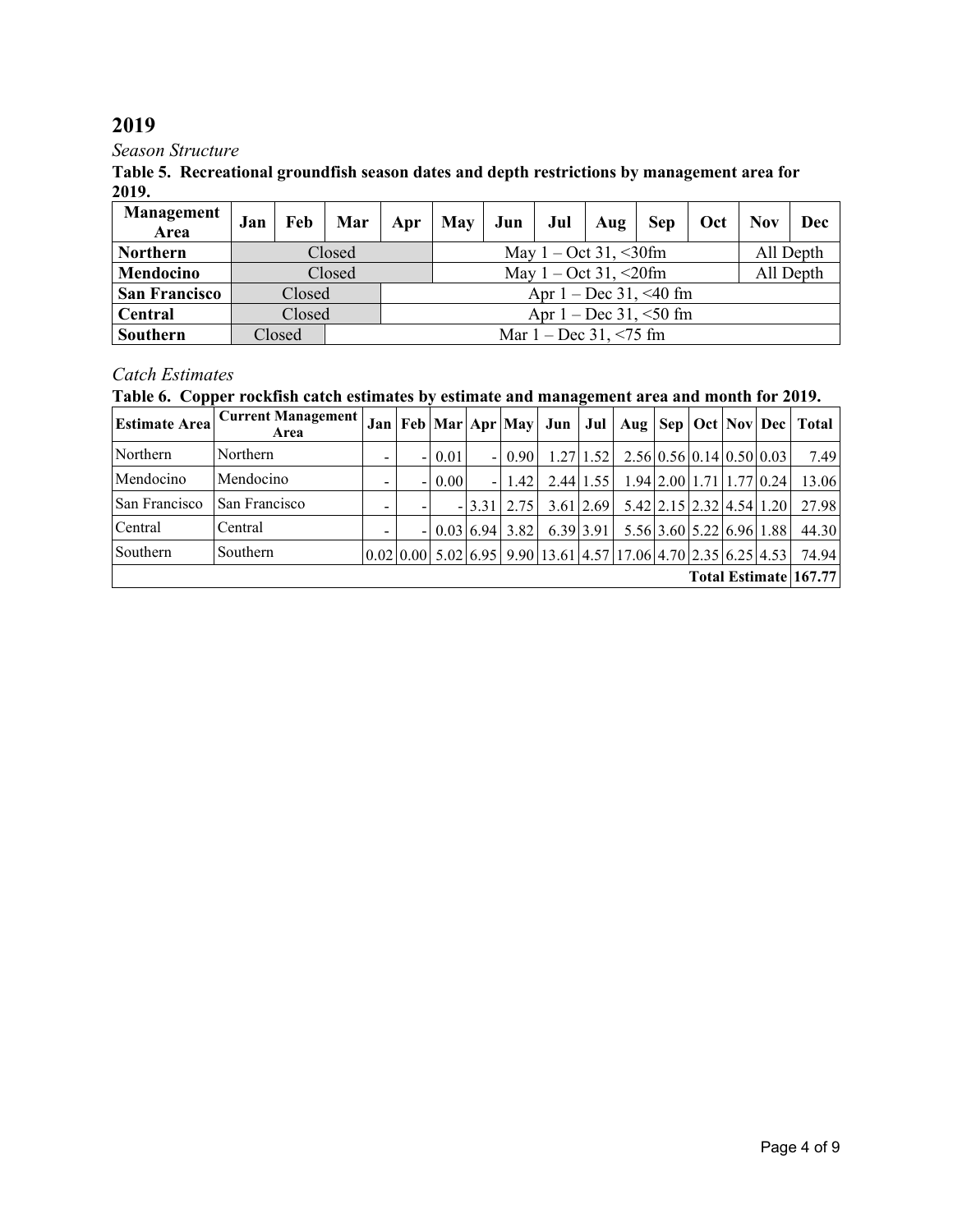#### *Season Structure*

**Table 7. Recreational groundfish season dates and depth restrictions by management area for 2018. Inseason changes are denoted by** *italics* **and were made in response to high yelloweye rockfish catches.** 

| Management  <br>Area | Jan | Feb    | Mar   Apr                   |                                                          | May Jun Jul                    |  |  | Aug Sep |                         | Oct | <b>Nov</b> | Dec |  |  |
|----------------------|-----|--------|-----------------------------|----------------------------------------------------------|--------------------------------|--|--|---------|-------------------------|-----|------------|-----|--|--|
| Northern             |     |        | Closed                      | May $1 - Aug\ 24, \leq 30$ fm<br>Aug 25 – Dec 31, <20 fm |                                |  |  |         |                         |     |            |     |  |  |
| Mendocino            |     |        | Closed                      | Aug 25 – Dec 31, <20 fm<br>May $1 - Aug\ 24, \leq 20$ fm |                                |  |  |         |                         |     |            |     |  |  |
| San Francisco        |     | Closed |                             |                                                          | Apr $15 - Aug\ 24, \leq 40$ fm |  |  |         | Aug 25 – Dec 31, <30 fm |     |            |     |  |  |
| Central              |     | Closed |                             |                                                          | Apr $1 - Aug\ 24, \leq 50$ fm  |  |  |         | Aug 25 – Dec 31, <40 fm |     |            |     |  |  |
| Southern             |     | Closed | Mar $1 - Dec 31, \le 60$ fm |                                                          |                                |  |  |         |                         |     |            |     |  |  |

### *Catch Estimates*

**Table 8. Copper rockfish catch estimates by estimate and management area and month for 2018.**

| <b>Estimate Area</b> | Current<br>Management<br>Area |                       |                          | Jan   Feb   Mar   Apr   May   Jun   Jul |                          |  |                          |                                                                         | Aug $\left  \text{Sep} \right $ |               | Oct             | Nov. | Dec              | Total |
|----------------------|-------------------------------|-----------------------|--------------------------|-----------------------------------------|--------------------------|--|--------------------------|-------------------------------------------------------------------------|---------------------------------|---------------|-----------------|------|------------------|-------|
| Northern             | Northern                      |                       |                          | 0.00                                    | $\overline{\phantom{0}}$ |  | $1.34 \,   \, 0.44 \,  $ | 1.78                                                                    | $1.30 \,   \, 0.61$             |               |                 |      | 0.0610.44910.143 | 6.12  |
| Mendocino            | Mendocino                     |                       |                          |                                         | -                        |  | $1.49 \mid 0.55$         | 1.64                                                                    |                                 | 1.89 1.29     | 0.17            | 0.64 |                  | 7.66  |
| San Francisco        | San Francisco                 |                       | $-10.00$                 |                                         | $-14.12$                 |  | 3.05 0.89                | 5.85                                                                    |                                 | $6.59$   2.75 | 2.58            | 3.38 | 0.90             | 30.11 |
| Central              | Central                       | 0.03                  | $\overline{\phantom{0}}$ |                                         | 0.0213.60                |  | 5.53 4.87                |                                                                         | 3.60   14.13   7.54             |               | 4.37            | 2.97 | 2.71             | 49.36 |
| Southern             | Southern                      |                       |                          |                                         |                          |  |                          | $[0.06 \mid 0.00 \mid 12.87 \mid 4.80 \mid 13.73 \mid 3.81 \mid 19.99]$ |                                 |               | 7.73 6.10 12.43 | 6.81 | 7.87             | 96.18 |
|                      |                               | Total Estimate 189.44 |                          |                                         |                          |  |                          |                                                                         |                                 |               |                 |      |                  |       |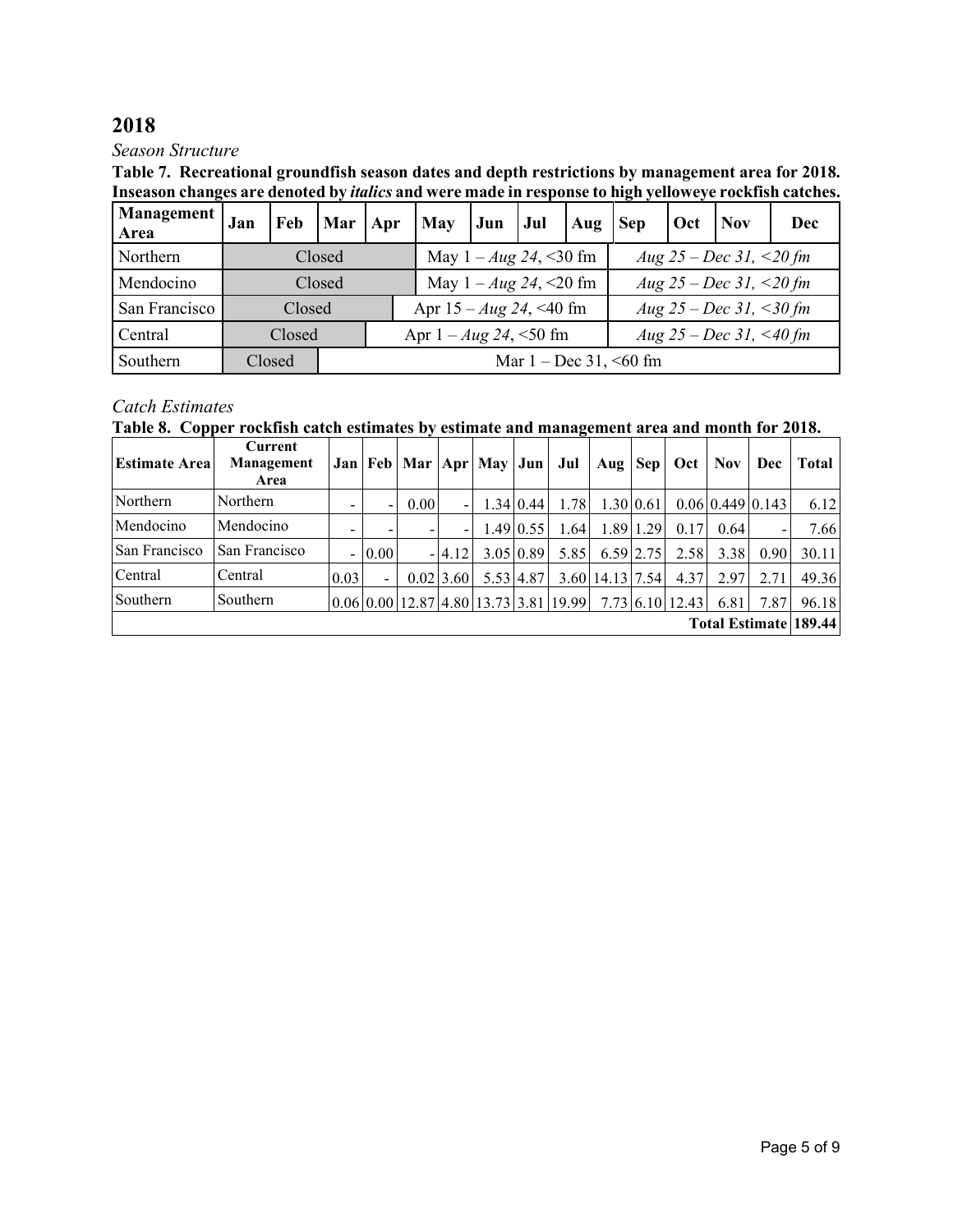*Season Structure*

**Table 9. Recreational groundfish season dates and depth restrictions by management area for 2017. Inseason changes are denoted by** *italics* **and were made in response to high catches of yelloweye rockfish**

| Management<br>Area | Jan |        | Feb   Mar | Ap<br>r                                                                   | Ma<br>V                     | Ju<br>n | Jul | $Auq$ Sep |                                         | Oct                         |  | Dec                      |  |  |  |  |
|--------------------|-----|--------|-----------|---------------------------------------------------------------------------|-----------------------------|---------|-----|-----------|-----------------------------------------|-----------------------------|--|--------------------------|--|--|--|--|
| Northern           |     | Closed |           |                                                                           |                             |         |     |           | May $1 - Oct \, 15, \, 30 \, \text{fm}$ |                             |  | Oct 16-Dec 31, <20<br>fm |  |  |  |  |
| Mendocino          |     | Closed |           | Oct 16-Dec 31, $\leq$ 20<br>May $1 - Oct \, 15, \, 20 \, \text{fm}$<br>fm |                             |         |     |           |                                         |                             |  |                          |  |  |  |  |
| San Francisco      |     | Closed |           |                                                                           | April $15 - Oct$ 15, <40 fm |         |     |           |                                         |                             |  | Oct 16-Dec 31, <30<br>fm |  |  |  |  |
| Central            |     | Closed |           |                                                                           | April $1 - Oct$ 15, <50 fm  |         |     |           |                                         |                             |  | Oct 16-Dec 31, <40<br>fm |  |  |  |  |
| Southern           |     | Closed |           |                                                                           |                             |         |     |           |                                         | Mar $1 - Dec 31, \le 60$ fm |  |                          |  |  |  |  |

### *Catch Estimates*

| <b>Estimate Area</b>  | Current<br>Management<br>Area |                          |                          |  |      | Jan   Feb   Mar   Apr   May                | Jun | Jul           | Aug                                                                                              | <b>Sep</b> |                  | <b>Oct</b> Nov | Dec                                         | Total |
|-----------------------|-------------------------------|--------------------------|--------------------------|--|------|--------------------------------------------|-----|---------------|--------------------------------------------------------------------------------------------------|------------|------------------|----------------|---------------------------------------------|-------|
| Northern              | Northern                      | 0.02                     | $\overline{\phantom{0}}$ |  |      | 0.33                                       |     | $0.54$ 1.59   | 2.20                                                                                             |            |                  |                | $1.19 \mid 0.12 \mid 0.035 \mid 0.319 \mid$ | 6.34  |
| Mendocino             | Mendocino                     | $\overline{\phantom{a}}$ |                          |  |      | 0.69                                       |     | $0.58$   1.48 | 2.20                                                                                             |            | $1.09 \mid 0.95$ |                | 0.8010.627                                  | 8.42  |
| San Francisco         | San Francisco                 |                          |                          |  | 1.02 | 3.73                                       |     |               | 7.61 7.56 14.65 13.94 3.06                                                                       |            |                  | 4.65           | 4.51                                        | 60.73 |
| Central               | Central                       | $\sim$                   |                          |  |      | $0.02 \mid 0.03 \mid 8.94 \mid 11.06 \mid$ |     | 3.98 6.01     | 7.65                                                                                             | 6.40 5.81  |                  | 3.58           | 3.81                                        | 57.30 |
| Southern              | Southern                      |                          |                          |  |      |                                            |     |               | $\vert 0.01 \vert 0.01 \vert 8.17 \vert 6.85 \vert 9.18 \vert 11.31 \vert 9.35 \vert 9.92 \vert$ |            | 4.88 4.09        | 9.27           | 9.32                                        | 82.36 |
| Total Estimate 215.14 |                               |                          |                          |  |      |                                            |     |               |                                                                                                  |            |                  |                |                                             |       |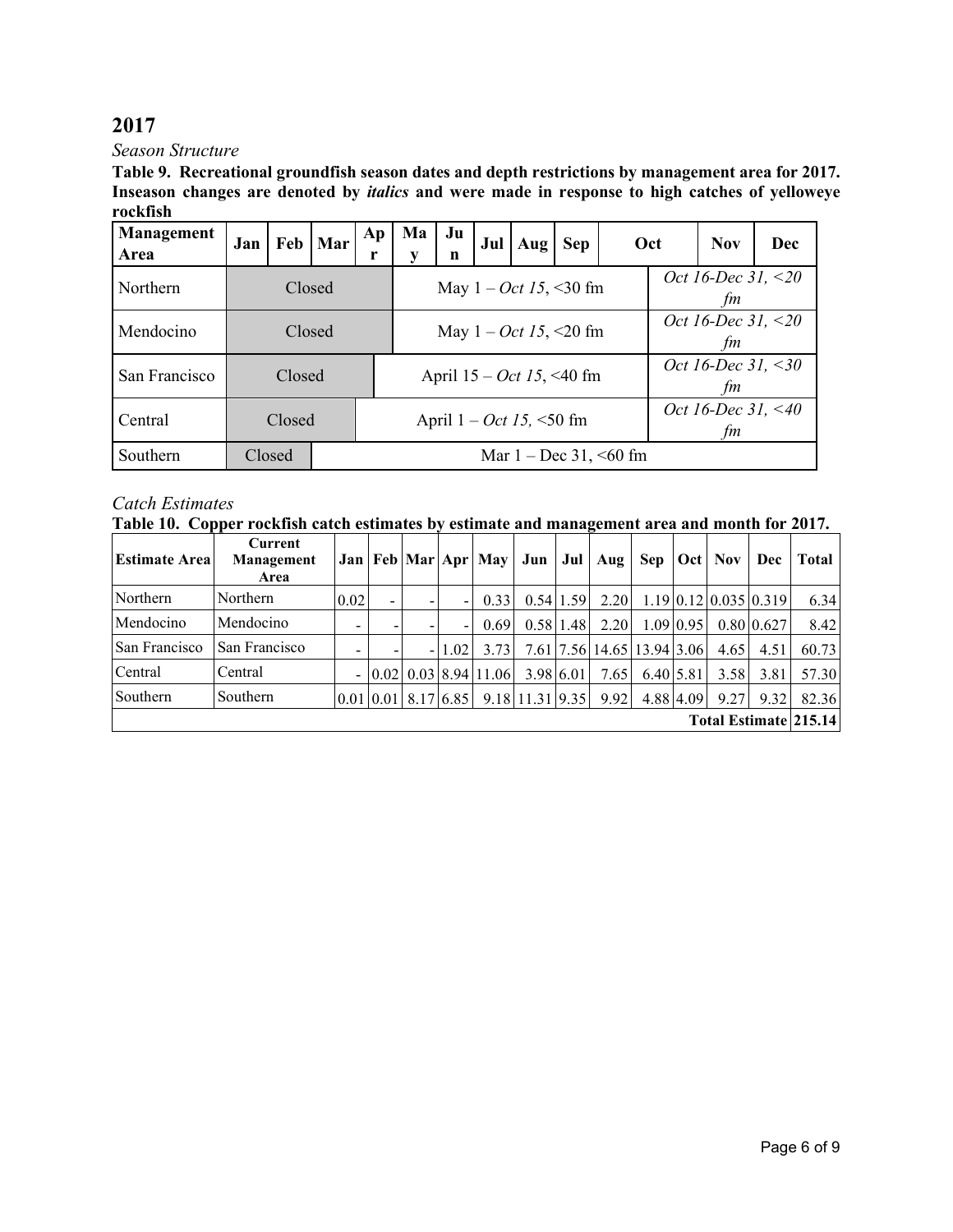## **2015-2016**

#### *Season Structure*

| Table 9. Recreational groundfish season dates and depth restrictions by management area for 2015 |  |
|--------------------------------------------------------------------------------------------------|--|
| and 2016. No inseason actions occurred during this time.                                         |  |

| <b>Management Area</b> | Jan | Feb    | Mar   Apr |                         | May | Jun                     | Jul    | Aug                         | <b>Sep</b> | Oct | Nov    | Dec |  |  |  |  |
|------------------------|-----|--------|-----------|-------------------------|-----|-------------------------|--------|-----------------------------|------------|-----|--------|-----|--|--|--|--|
| Northern               |     |        | Closed    |                         |     |                         |        | May 15-Oct 31, $\leq$ 20 fm |            |     | Closed |     |  |  |  |  |
| Mendocino              |     |        | Closed    |                         |     | May 15-Oct 31, $<20$ fm | Closed |                             |            |     |        |     |  |  |  |  |
| San Francisco          |     | Closed |           |                         |     | Apr 15-Dec 31, <30 fm   |        |                             |            |     |        |     |  |  |  |  |
| Central                |     | Closed |           |                         |     | Apr 1-Dec $31, < 40$ fm |        |                             |            |     |        |     |  |  |  |  |
| Southern               |     | Closed |           | Mar 1-Dec $31, < 60$ fm |     |                         |        |                             |            |     |        |     |  |  |  |  |

### *Catch Estimates*

## **Table 10. Copper rockfish catch estimates by estimate and management area and month for 2016.**

| <b>Estimate Area</b>  | Current<br><b>Management Area</b> |                          |  |  | Jan   Feb   Mar   Apr   May   Jun   Jul   Aug   Sep |                                           |  |  |  |      | Oct   Nov   Dec                                                    |                  |        | Total |
|-----------------------|-----------------------------------|--------------------------|--|--|-----------------------------------------------------|-------------------------------------------|--|--|--|------|--------------------------------------------------------------------|------------------|--------|-------|
| Northern              | Northern                          | -                        |  |  |                                                     | $0.06$ 0.14 0.55 0.38 1.84                |  |  |  | 0.74 | 0.10                                                               |                  |        | 3.81  |
| Mendocino             | Mendocino                         | $\overline{\phantom{a}}$ |  |  | - 1                                                 | $0.32 \mid 0.71 \mid 0.85 \mid 1.18 \mid$ |  |  |  | 0.96 | 0.33                                                               |                  |        | 4.34  |
| San Francisco         | San Francisco                     |                          |  |  |                                                     | $0.64$ 2.15 2.31 2.89 4.88                |  |  |  | 5.70 | 2.52                                                               | 1.71             | 0.9    | 23.68 |
| Central               | Central                           | 0.01                     |  |  |                                                     | $2.43$ 4.11 4.69 3.40 6.80                |  |  |  | 4.61 | 1.51                                                               | 1.0 <sub>l</sub> | 2.7    | 31.30 |
| Southern              | Southern                          |                          |  |  |                                                     |                                           |  |  |  |      | $[0.00 0.01 8.77 20.65 8.45 5.15 2.57 9.12 10.17 20.84 5.24 2.32]$ |                  |        | 93.28 |
| <b>Total Estimate</b> |                                   |                          |  |  |                                                     |                                           |  |  |  |      |                                                                    |                  | 156.40 |       |

### **Table 13. Copper rockfish catch estimates by estimate and management area and month for 2015.**

| <b>Estimate Area</b>  | <b>Current Management</b><br>Area |                          |  |                   |  |                                           |  |  | Jan   Feb   Mar   Apr   May   Jun   Jul   Aug   Sep   Oct   Nov   Dec                             |  |  |     |           | <b>Total</b> |
|-----------------------|-----------------------------------|--------------------------|--|-------------------|--|-------------------------------------------|--|--|---------------------------------------------------------------------------------------------------|--|--|-----|-----------|--------------|
| Northern              | Northern                          | $\overline{\phantom{0}}$ |  | 0.02              |  |                                           |  |  | $\vert 0.15 \vert 0.40 \vert 0.75 \vert 0.72 \vert 0.27 \vert 0.21 \vert$                         |  |  |     |           | 2.52         |
| Mendocino             | Mendocino                         | -                        |  |                   |  | $0.00 \mid 0.63 \mid 0.59 \mid 1.12 \mid$ |  |  | $1.52 \mid 0.52 \mid 0.42 \mid 0.04 \mid$                                                         |  |  |     |           | 4.83         |
| San Francisco         | San Francisco                     | -                        |  |                   |  |                                           |  |  | $0.40$   1.08   3.34   7.68   5.92   4.67   2.14                                                  |  |  |     | $2.8$ 2.5 | 30.49        |
| Central               | Central                           | -                        |  | 0.00 <sub>l</sub> |  |                                           |  |  | $1.98 \mid 3.08 \mid 2.90 \mid 3.80 \mid 3.38 \mid 2.54 \mid 2.61 \mid$                           |  |  | 2.9 | 1.2       | 24.35        |
| Southern              | Southern                          |                          |  |                   |  |                                           |  |  | $[0.03 \, 0.03 \, 7.38 \, 11.59 \, 4.13 \, 8.70 \, 9.60 \, 13.18 \, 3.24 \, 5.22 \, 7.99 \, 4.91$ |  |  |     |           | 75.98        |
| Total Estimate 138.18 |                                   |                          |  |                   |  |                                           |  |  |                                                                                                   |  |  |     |           |              |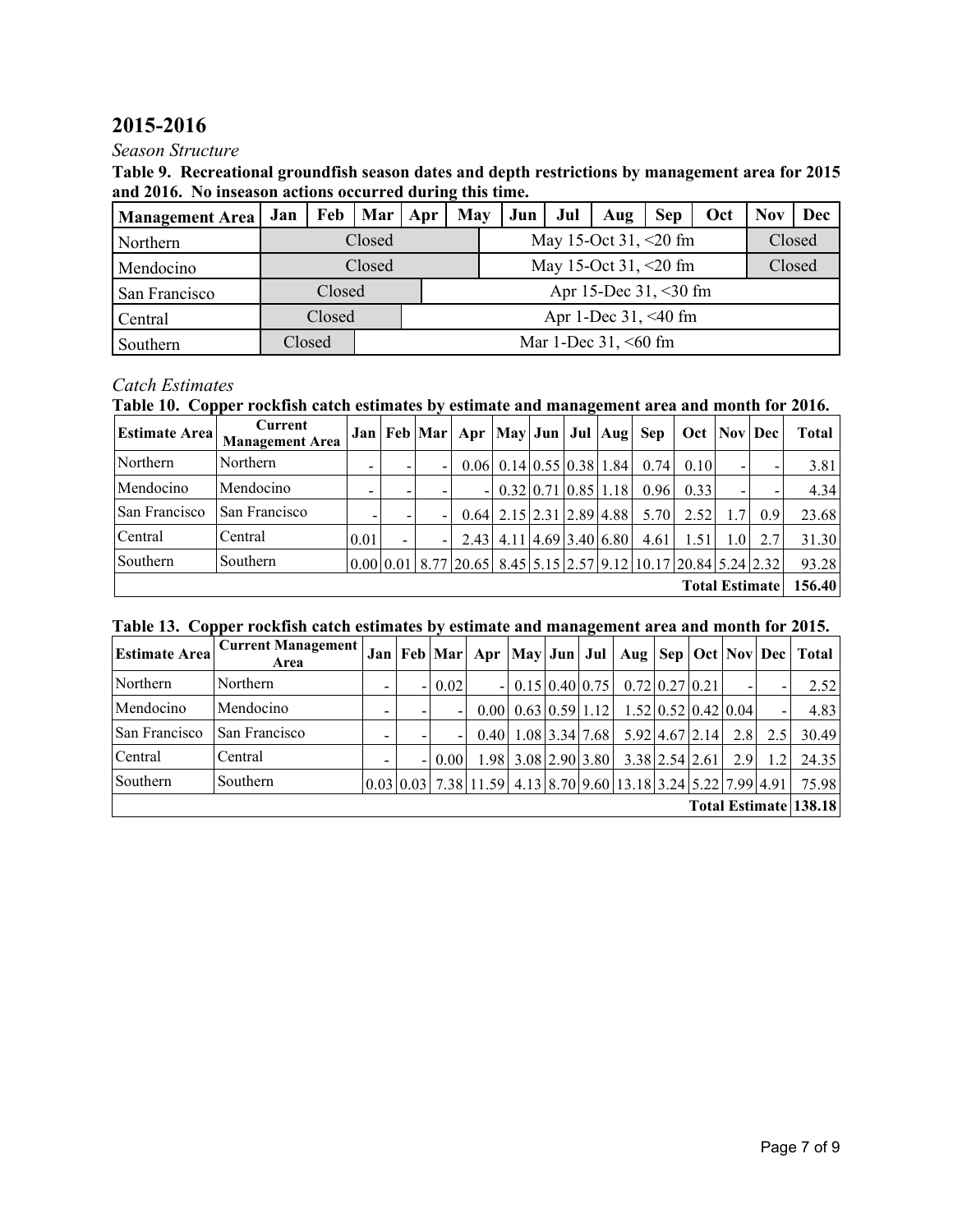## **2013-2014**

### *Season Structure*

#### **Table 14. Recreational groundfish season dates and depth restrictions by management area for 2013 and 2014. No inseason actions occurred during this time.**

| <b>Management Area</b> | Jan    | Feb    | Mar                     | Apr | May |                                   | Jun                     | Jul    | Aug | <b>Sep</b> | Oct | <b>Nov</b> | Dec |  |  |  |
|------------------------|--------|--------|-------------------------|-----|-----|-----------------------------------|-------------------------|--------|-----|------------|-----|------------|-----|--|--|--|
| Northern               |        |        | Closed                  |     |     |                                   | May 15-Oct 31, $<20$ fm | Closed |     |            |     |            |     |  |  |  |
| Mendocino              |        |        | Closed                  |     |     | May 15-Sep $11 < 20$ fm<br>Closed |                         |        |     |            |     |            |     |  |  |  |
| San Francisco          | Closed |        |                         |     |     |                                   | Jun 1-Dec $31, < 30$ fm |        |     |            |     |            |     |  |  |  |
| Central                |        |        | Closed                  |     |     | May 1-Dec $31, < 40$ fm           |                         |        |     |            |     |            |     |  |  |  |
| Southern               |        | Closed | Mar 1-Dec $31, < 50$ fm |     |     |                                   |                         |        |     |            |     |            |     |  |  |  |

<sup>1</sup> The fishery closed on September 1 in 2013 and September 2 in 2014 in the Mendocino Management Area.

### *Catch Estimates*

### **Table 15. Copper rockfish catch estimates by estimate and management area and month for 2014.**

| <b>Estimate Area</b> | <b>Current Management</b><br>Area |  |  |  |          |  |  |  |                                                                                 |  |  |                  |  | Jan   Feb   Mar   Apr   May   Jun   Jul   Aug   Sep   Oct   Nov   Dec   Total                                                                                                                                                                          |
|----------------------|-----------------------------------|--|--|--|----------|--|--|--|---------------------------------------------------------------------------------|--|--|------------------|--|--------------------------------------------------------------------------------------------------------------------------------------------------------------------------------------------------------------------------------------------------------|
| Northern             | Northern                          |  |  |  | $-10.01$ |  |  |  | $0.16 \,   \, 0.13 \,   \, 0.51 \,   \, 0.37 \,   \, 0.23 \,   \, 0.06 \,   \,$ |  |  | 0.0 <sub>l</sub> |  | 1.45                                                                                                                                                                                                                                                   |
| Mendocino            | Mendocino                         |  |  |  |          |  |  |  | $0.27 \mid 0.20 \mid 0.79 \mid 0.53 \mid 0.11 \mid 0.01 \mid 0.03 \mid$         |  |  |                  |  | 1.94                                                                                                                                                                                                                                                   |
| San Francisco        | San Francisco                     |  |  |  | $-10.11$ |  |  |  | $- 0.54 2.94 2.71 3.60 0.72 $                                                   |  |  | 2.1              |  | $0.9$   13.62                                                                                                                                                                                                                                          |
| Central              | Central                           |  |  |  |          |  |  |  | $1.95 \mid 2.16 \mid 3.17 \mid 2.54 \mid 1.83 \mid 1.83 \mid 2.2 \mid$          |  |  |                  |  | $1.1$   16.78                                                                                                                                                                                                                                          |
| Southern             | Southern                          |  |  |  |          |  |  |  |                                                                                 |  |  |                  |  | $\left[0.01\right]$ $\left[0.02\right]$ 7.54 $\left[5.71\right]$ $\left[10.64\right]$ $\left[3.15\right]$ $\left[8.82\right]$ $\left[5.14\right]$ $\left[1.82\right]$ $\left[5.78\right]$ $\left[5.56\right]$ $\left[3.46\right]$ $\left[57.66\right]$ |
| Total Estimate 91.46 |                                   |  |  |  |          |  |  |  |                                                                                 |  |  |                  |  |                                                                                                                                                                                                                                                        |

#### **Table 16. Copper rockfish catch estimates by estimate and management area and month for 2013.**

| <b>Estimate Area</b> | <b>Current Management</b><br>Area |                   |  |  |  |                                 |  |              |                                 |  |  |                          |     | Jan   Feb   Mar   Apr   May   Jun   Jul   Aug   Sep   Oct   Nov   Dec   Total |
|----------------------|-----------------------------------|-------------------|--|--|--|---------------------------------|--|--------------|---------------------------------|--|--|--------------------------|-----|-------------------------------------------------------------------------------|
| Northern             | Northern                          | -                 |  |  |  | 0.07 0.09 0.25                  |  |              | $1.33 \mid 0.17 \mid 0.43 \mid$ |  |  | $\overline{\phantom{0}}$ |     | 2.34                                                                          |
| Mendocino            | Mendocino                         |                   |  |  |  | $- 0.54 0.37 0.24 $             |  |              | $0.29 \mid 0.15 \mid 0.14 \mid$ |  |  | $\overline{\phantom{0}}$ |     | 1.71                                                                          |
| San Francisco        | San Francisco                     |                   |  |  |  |                                 |  | $-0.73$ 0.95 | $1.15 \mid 0.61 \mid 0.74 \mid$ |  |  | 1.5                      | 0.5 | 6.21                                                                          |
| Central              | Central                           | 0.00 <sub>l</sub> |  |  |  | $1.84 \mid 1.08 \mid 1.97 \mid$ |  |              | $1.50$ 1.12 1.94                |  |  | 2.0                      |     | 1.6 12.98                                                                     |
| Southern             | Southern                          |                   |  |  |  |                                 |  |              |                                 |  |  |                          |     | $[0.02]0.20]8.70[7.71]8.80[3.07]6.37[10.49]6.55[8.28]7.61[7.99]75.79$         |
| Total Estimate 99.03 |                                   |                   |  |  |  |                                 |  |              |                                 |  |  |                          |     |                                                                               |